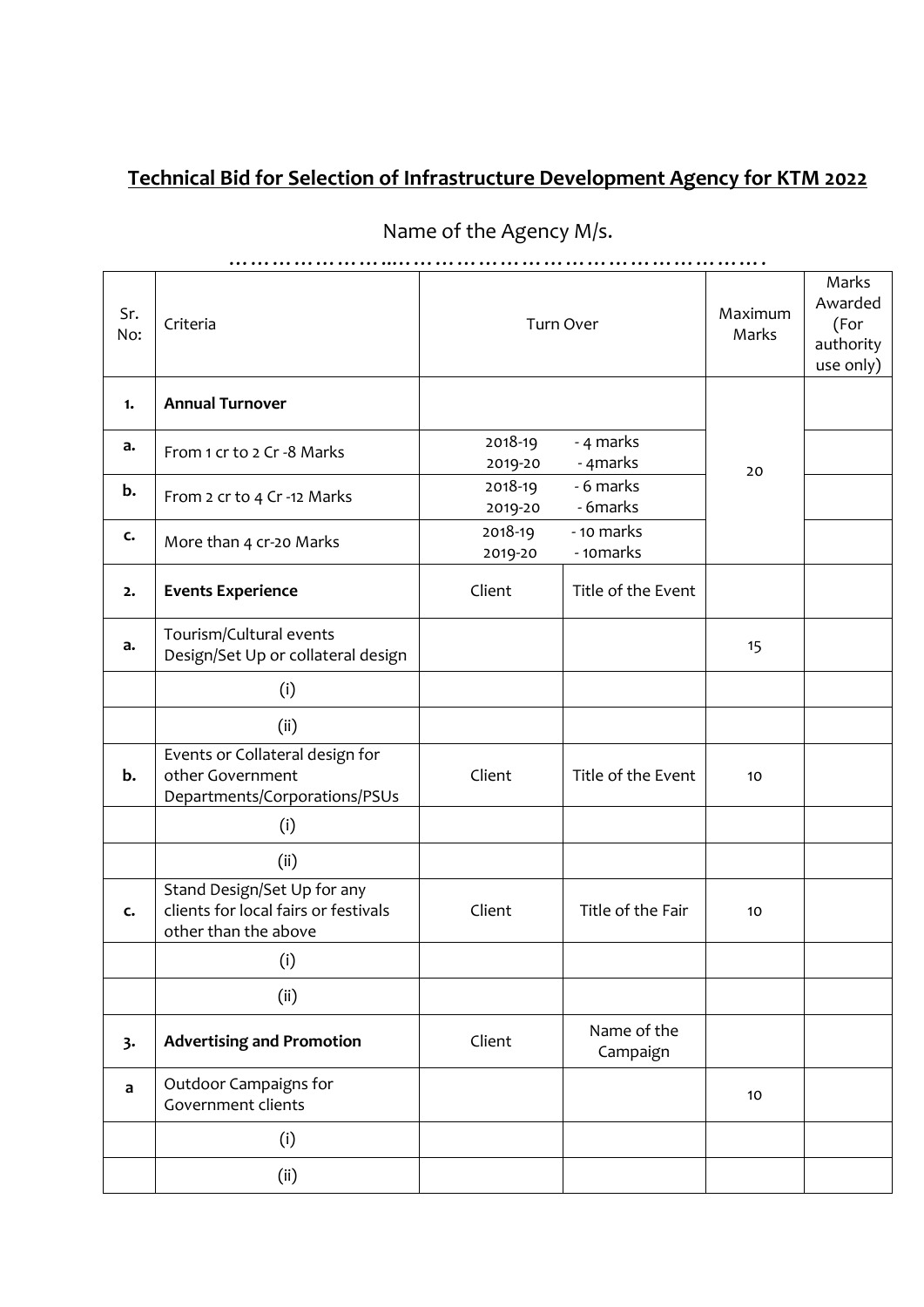| b | Outdoor Campaigns for non-<br>Government clients |        |       |   |  |
|---|--------------------------------------------------|--------|-------|---|--|
|   | (i)                                              |        |       |   |  |
|   | (2)                                              |        |       |   |  |
| 4 | <b>Event Management</b>                          |        |       |   |  |
|   | Any Major Event done for a major<br>client       | Client | Event | 6 |  |
|   |                                                  |        |       |   |  |
|   | $\left( 2\right)$                                |        |       |   |  |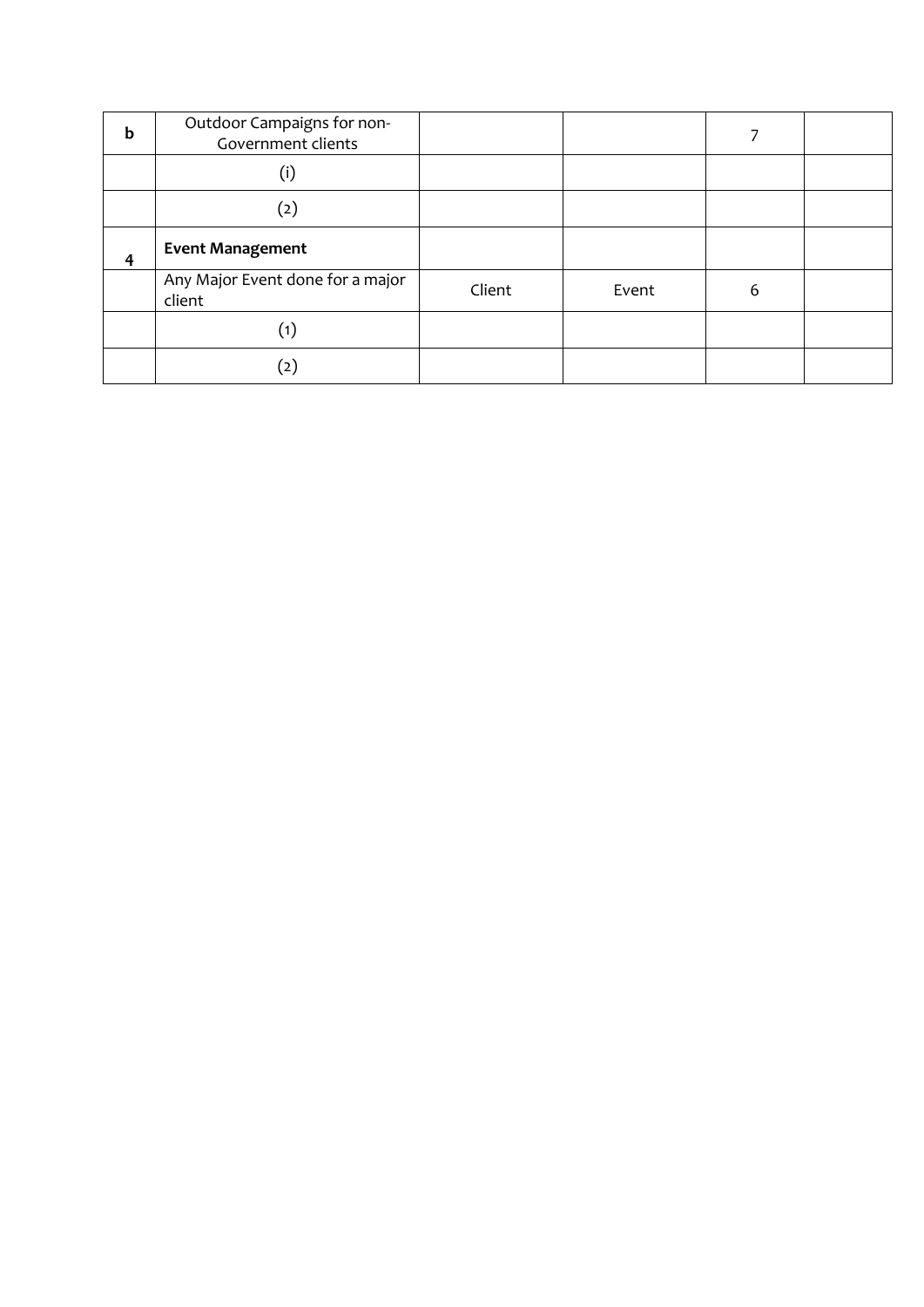|                | reality of the Agency <i>information</i>   |                     |                                    |                  |                                                    |
|----------------|--------------------------------------------|---------------------|------------------------------------|------------------|----------------------------------------------------|
| 5.             | <b>Awards:</b>                             | Award/<br>Authority | Title of the<br>Work and<br>Client | Maximum<br>Marks | Marks<br>Awarded<br>(For<br>authority<br>use only) |
| $\mathbf{1}$   | National/Regional Award for<br>Agency Work |                     |                                    | 4                |                                                    |
|                | (1)                                        |                     |                                    |                  |                                                    |
|                | (2)                                        |                     |                                    |                  |                                                    |
| $\overline{2}$ | State Level Award for Agency<br>Work       |                     |                                    | $\overline{2}$   |                                                    |
|                | (1)                                        |                     |                                    |                  |                                                    |
|                | (2)                                        |                     |                                    |                  |                                                    |

Name of the Agency M/s.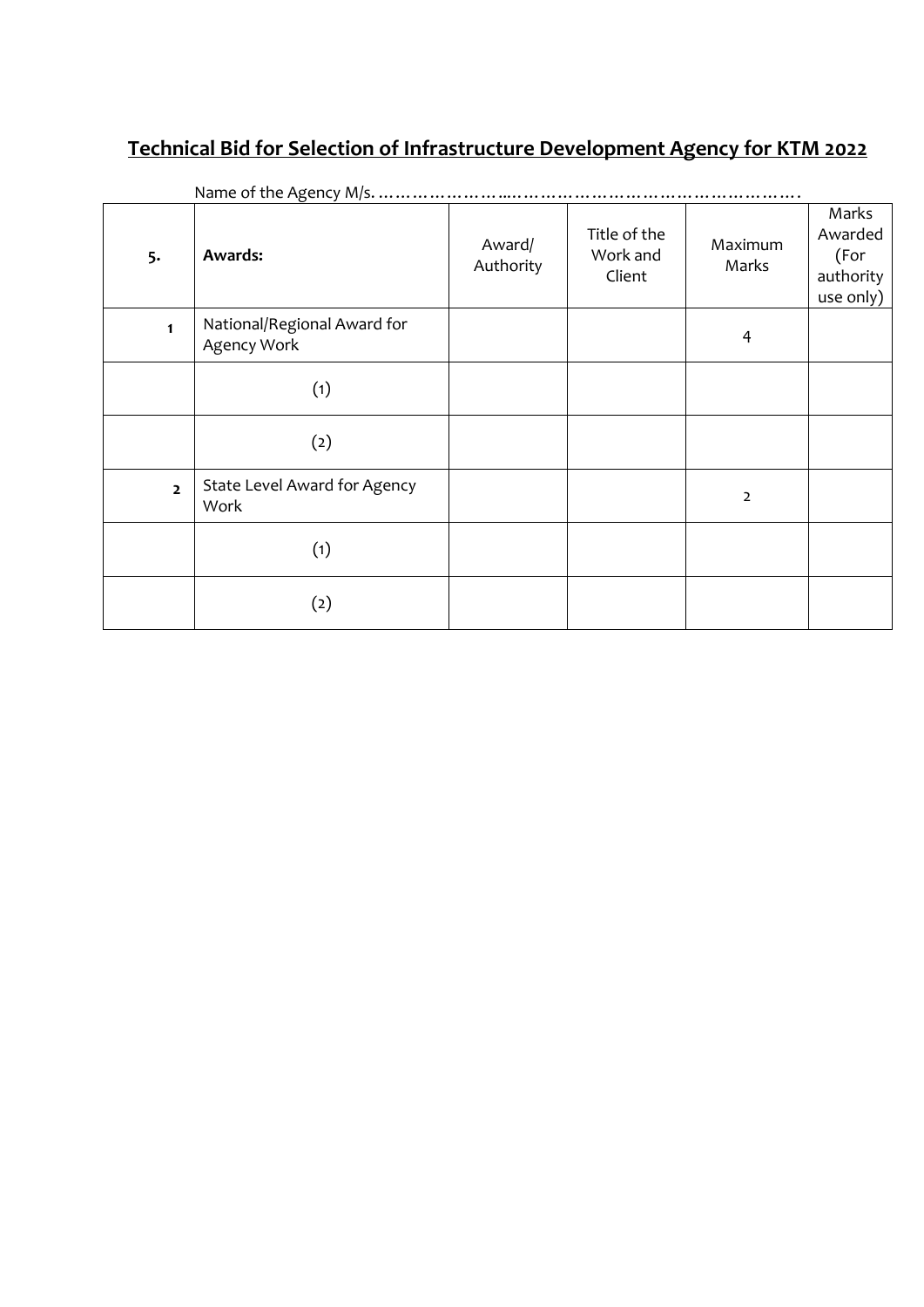| 6. | Manpower:                    | Name | Educational<br>Qualification | No. of Years<br>with the<br>Agency | Maximum<br>Marks | Marks<br>Awarded<br>(For<br>authority<br>use only) |
|----|------------------------------|------|------------------------------|------------------------------------|------------------|----------------------------------------------------|
|    | <b>Client Servicing Head</b> |      |                              |                                    | 4                |                                                    |
|    | Creative/Art Director        |      |                              |                                    | 4                |                                                    |
|    | Event Manager                |      |                              |                                    | 4                |                                                    |
|    | <b>Production Manager</b>    |      |                              |                                    | 4                |                                                    |
|    | <b>Grand Total</b>           |      |                              |                                    | 100              |                                                    |

I, ………………………………………………… (authorised signatory) hereby certify that the information furnished by we/us above here is correct to the best of our/my knowledge and belief. This bid document consists of ... ... ... ... ... number of pages, serially numbered from 1 to ... ... and bound together.

Date:

Place: Signature Signature

Name & Designation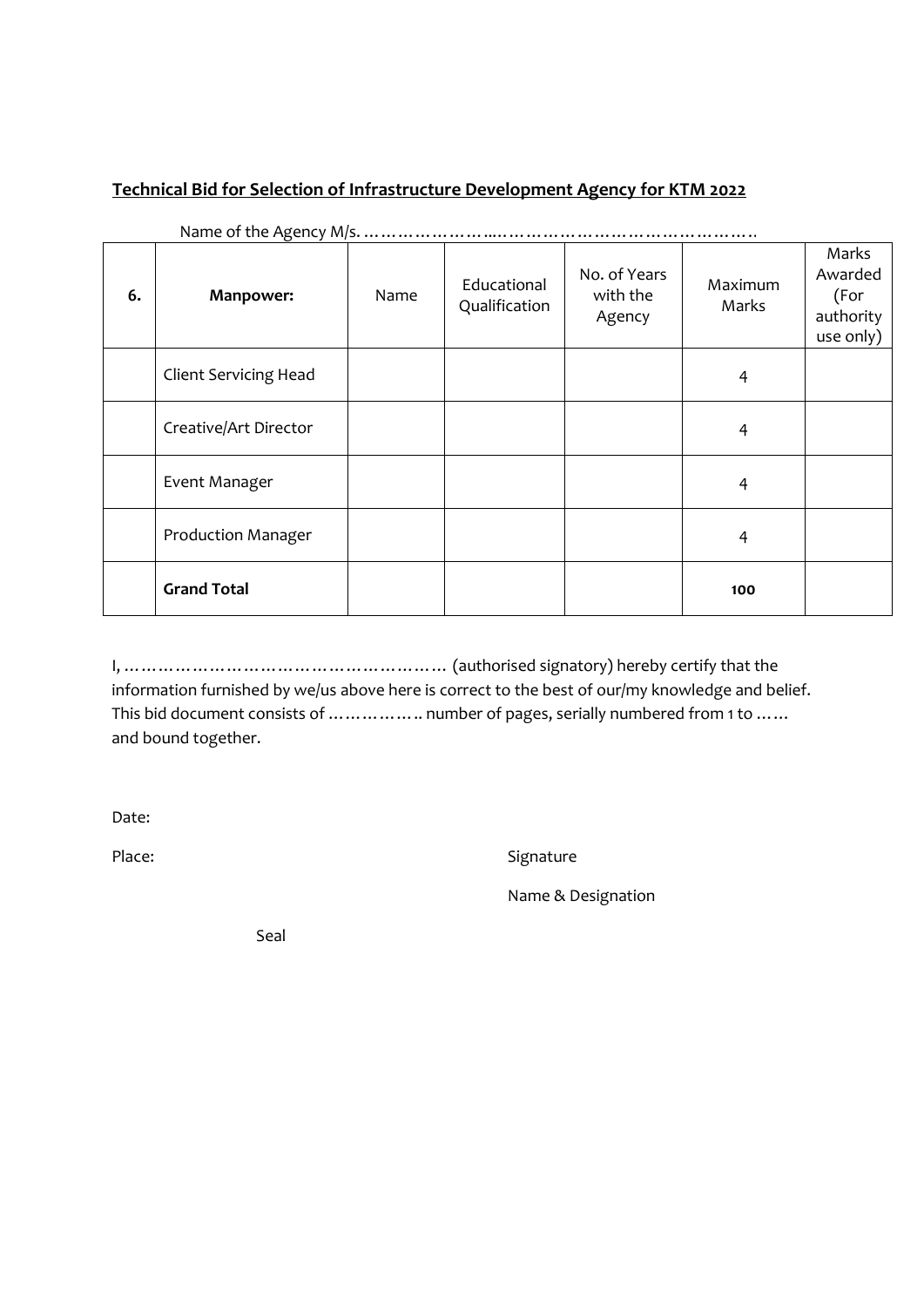### **ANNEXURE – 1 Average Annual Turnover**

I ………………………………………………… (authorised signatory), hereby certify that annual turnover of …………………………………………………………. (name of the agency) from Advertising and Marketing for the following financial years are:

| Financial Year 1<br>$(2018-2019)$              |  |
|------------------------------------------------|--|
| Financial Year 2<br>$(2019 - 2020)$            |  |
| Average turnover<br>during the above<br>period |  |

| <b>Maximum Marks</b>                           | Marks awarded            |
|------------------------------------------------|--------------------------|
| Turnover between 1 Cr to 2 Cr - 4 Marks each   | (for authority use only) |
| Turnover between 2 Cr to 4 Cr $-$ 6 Marks each |                          |
| Turnover of 4 Cr or more- 10 Marks each        |                          |
| Total Maks: 20                                 |                          |
|                                                |                          |

Date Signature

Place Name and Designation of the Authorised signatory

(Seal)

NOTE:

- The Agency should enclose a valid document for showing the turnover for all the 2 financial years mentioned above.
- The relevant document should only be submitted.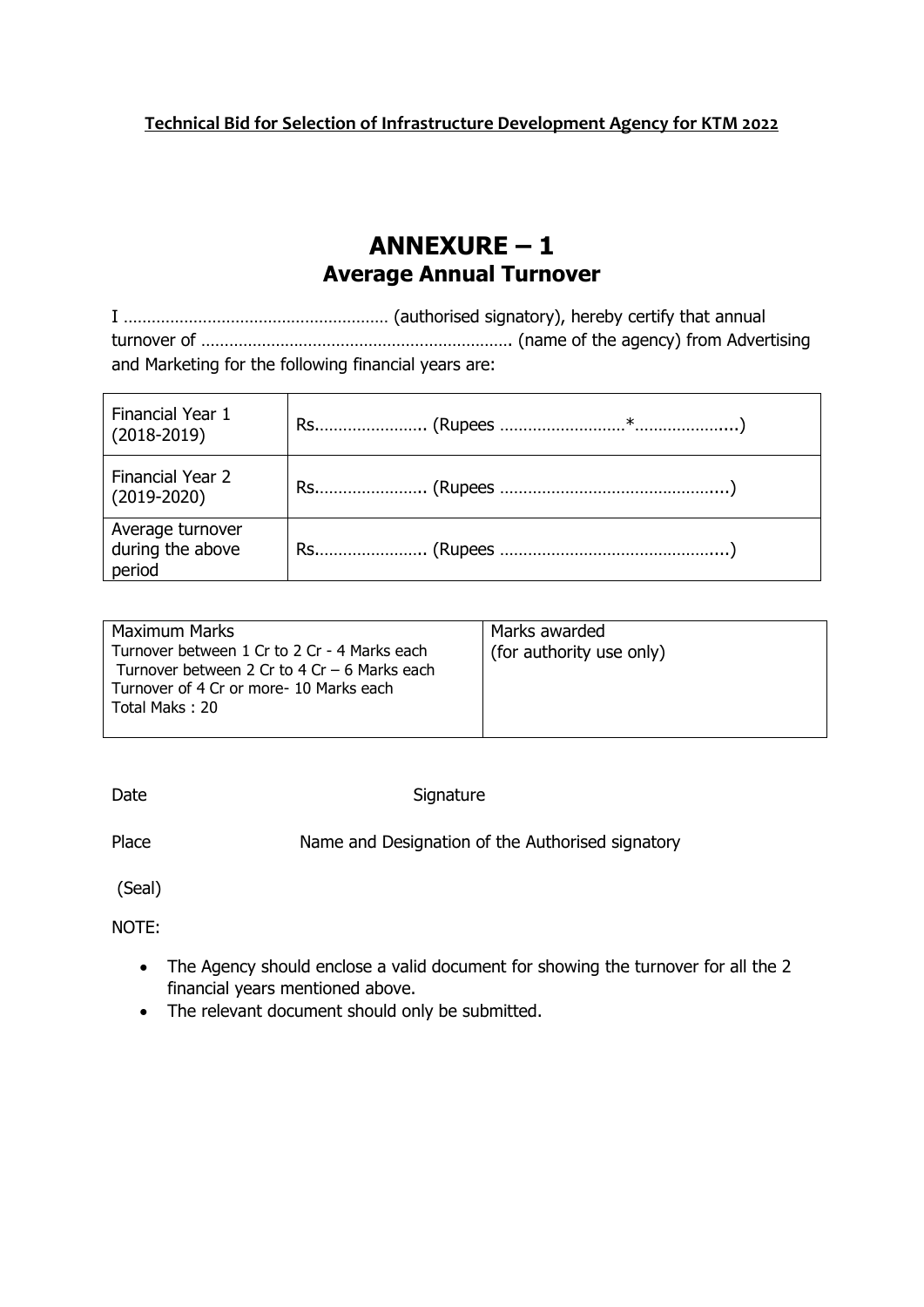# **ANNEXURE – 2 (a)**

#### **Event Experience**

#### **a. Tourism/Cultural events Design/Set Up or collateral design**

I, ………..………………. (authorised signatory), hereby certify that …………………………..……… (name of the agency) have successfully carried out the following assignment(s) for our clients.

| Event Design/Set up or collaterals 1        | Client:                                    |
|---------------------------------------------|--------------------------------------------|
| Name of the Event                           |                                            |
| City                                        |                                            |
| Date                                        |                                            |
| <b>Event Design/Set up or collaterals 2</b> | Client:                                    |
| Name of the Event                           |                                            |
| City                                        |                                            |
| Date                                        |                                            |
| Maximum Marks: 15 (Fifteen)                 | Marks awarded:<br>(for authority use only) |

Date Signature

Place Name and Designation of the Authorised signatory

(Seal)

- Copies of work order/ letter of award/ estimates, issued/approved by the client and attested by the authorized signatory should be attached in support of each entry.
- Only event design/setup or collateral designs executed during the financial years 2018-19, 2019-20 and 2020-21 will be considered.
- The relevant document should only be submitted.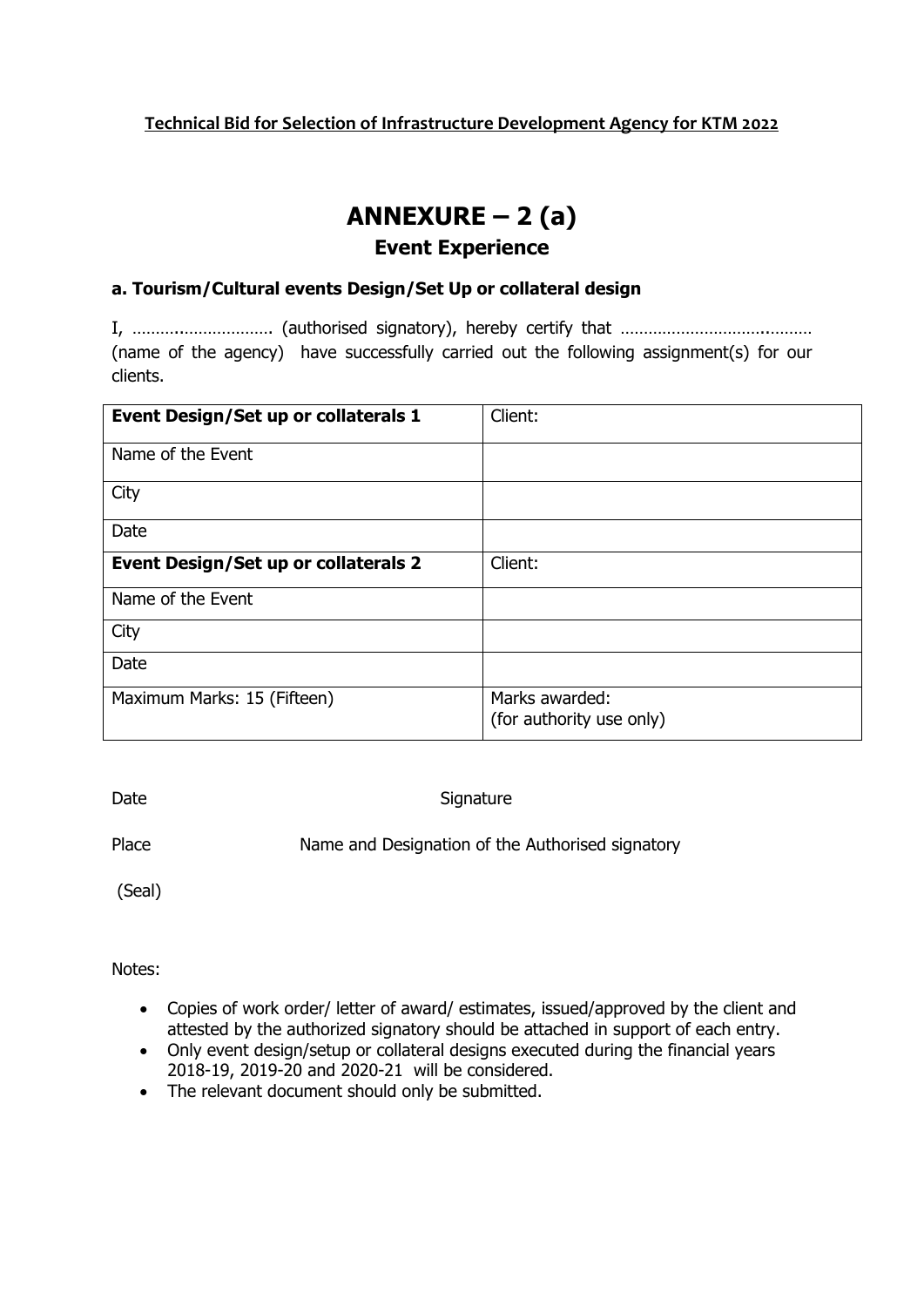## **ANNEXURE – 2 (b) Event Experience**

#### **b. Events or Collateral design for other clients in Government Departments/Corporations/PSUs**

I, ………..………………. (authorised signatory), hereby certify that …………………… (name of the agency) have successfully carried out the following assignment(s) for our clients.

| <b>Event/Collateral design 1</b> | Client:                                    |
|----------------------------------|--------------------------------------------|
| Name of the Fair                 |                                            |
| City                             |                                            |
| Date                             |                                            |
| <b>Event/Collateral design 2</b> | Client:                                    |
| Name of the Fair                 |                                            |
| City                             |                                            |
| Date                             |                                            |
| Maximum Marks: 10 (Ten)          | Marks awarded:<br>(for authority use only) |

Date Signature

Place Name and Designation of the Authorised signatory

(Seal)

- Copies of work order/ letter of award/ estimates, issued/approved by the client and attested by the authorized signatory should be attached in support of each entry.
- Only events or event collateral designs executed during the financial years 2018-19, 2019-20 and 2020-21 will be considered.
- The relevant document should only be submitted.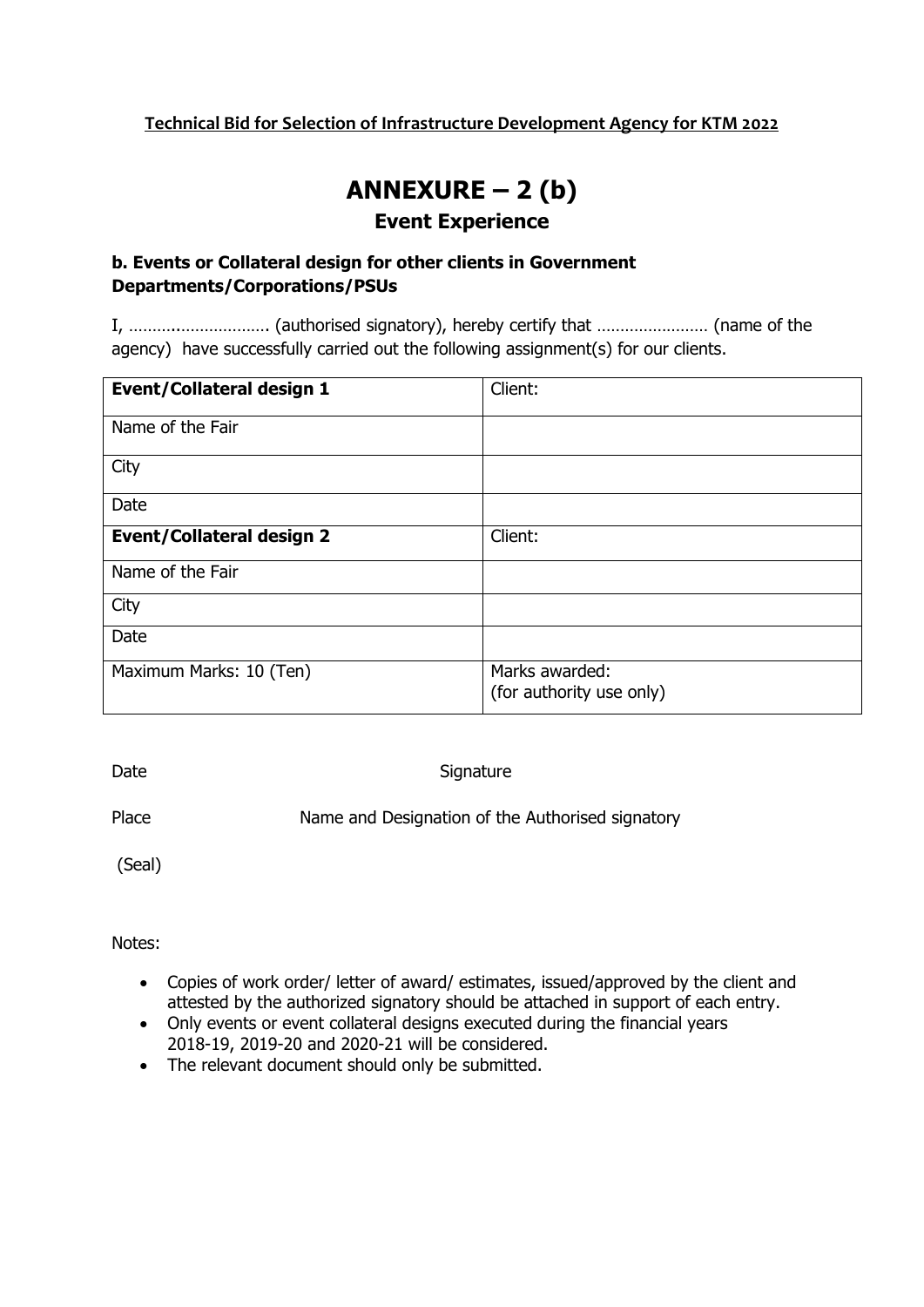## **ANNEXURE – 2 (c) Event Experience**

#### **c. Stand Design for clients for local fairs or festivals**

I, ………..………………. (authorised signatory), hereby certify that …………………… (name of the agency) have successfully carried out the following assignment(s) for our clients

| Stand design/Set up 1   | Client:                                    |
|-------------------------|--------------------------------------------|
| Name of the Fair        |                                            |
| City                    |                                            |
| Date                    |                                            |
| Stand design/Set up 2   | Client:                                    |
| Name of the Fair        |                                            |
| City                    |                                            |
| Date                    |                                            |
| Maximum Marks: 10 (Ten) | Marks awarded:<br>(for authority use only) |

Date Signature

Place Name and Designation of the Authorised signatory

(Seal)

- Copies of work order/ letter of award/ estimates, issued/approved by the client and attested by the authorized signatory should be attached in support of each entry.
- Only trade fair stand design or setup executed during the financial years 2018-19, 2019-20 and 2020-21 will be considered.
- The relevant document should only be submitted.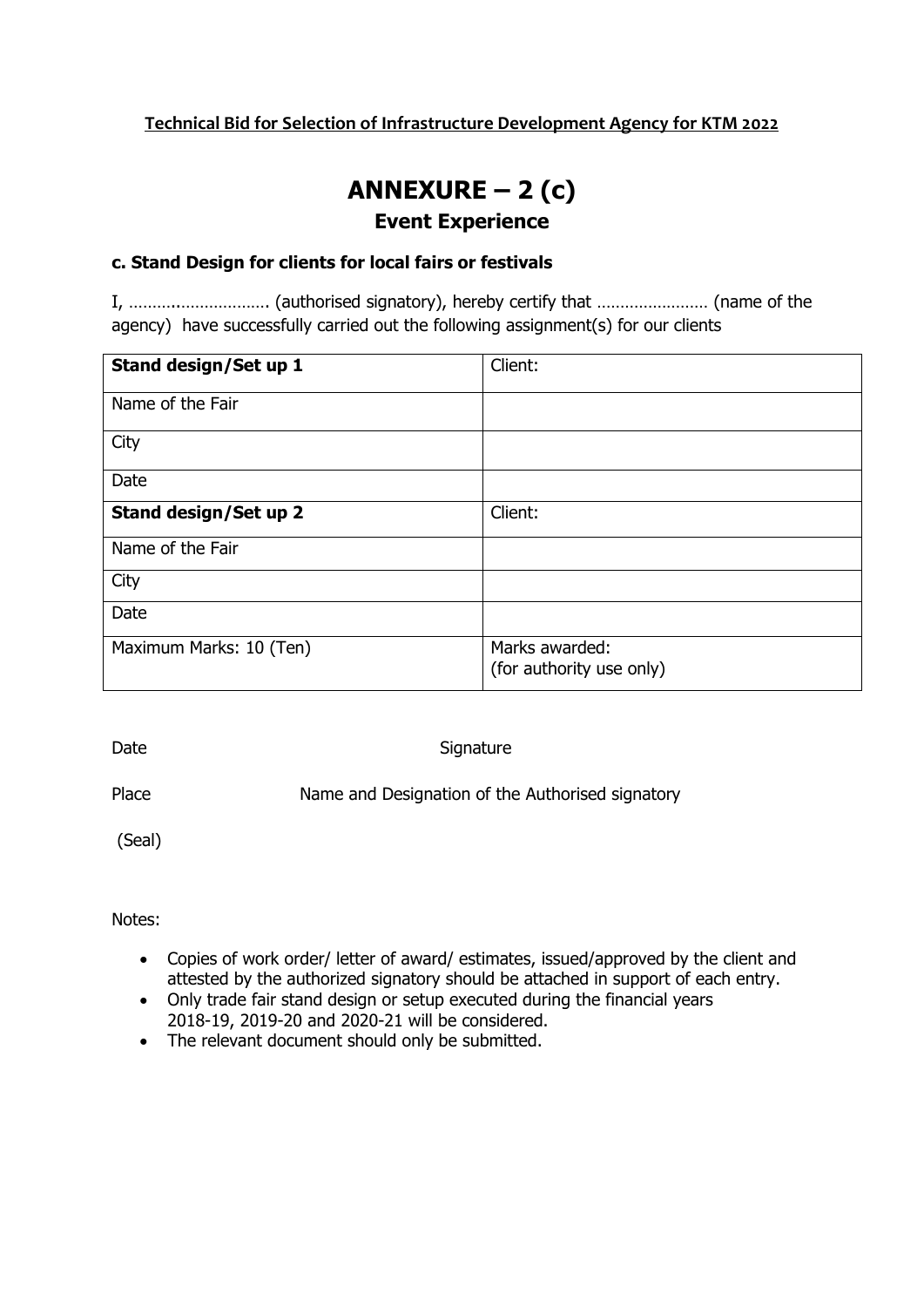## **ANNEXURE – 3 (a) Advertising and Other Promotion**

#### **c. Out door Campaigns for Government clients**

I, ………..………………. (authorised signatory), hereby certify that …………………………..……… (name of the agency) have successfully carried out the following assignment(s) for our clients.

| <b>Campaign 1</b>           | Client:                                    |
|-----------------------------|--------------------------------------------|
| Brand/Title of the campaign |                                            |
| Date of release             |                                            |
| Geographical Coverage       |                                            |
| <b>Campaign 2</b>           | Client:                                    |
| Brand/Title of the campaign |                                            |
| Date of release             |                                            |
| Geographical Coverage       |                                            |
| Maximum Marks: 10 (Ten)     | Marks awarded:<br>(for authority use only) |

Date Signature

Place Name and Designation of the Authorised signatory

(Seal)

- Copies of work order/ letter of award/ estimates, issued/approved by the client and attested by the authorized signatory should be attached in support of each entry.
- Only OOH campaigs that have been released during the financial years 2018-19, 2019-20 and 2020-21 will be considered.
- The relevant document should only be submitted.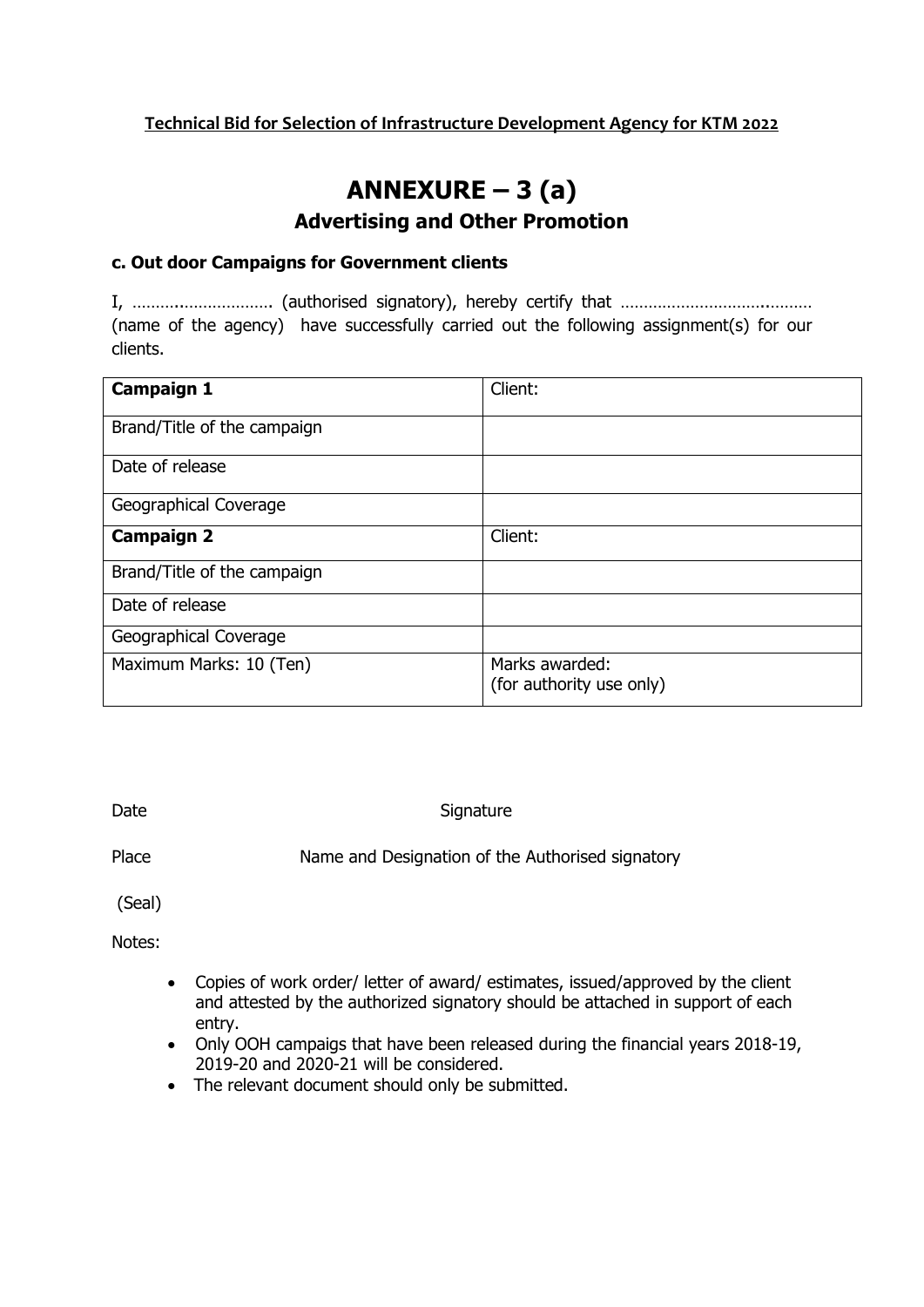## **ANNEXURE – 3 (b) Advertising and Other Promotion**

#### **c. Out door Campaigns for clients other than Government clients**

I, ………..………………. (authorised signatory), hereby certify that …………………………..……… (name of the agency) have successfully carried out the following assignment(s) for our clients.

| <b>Campaign 1</b>           | Client:                                    |
|-----------------------------|--------------------------------------------|
| Brand/Title of the campaign |                                            |
| Date of release             |                                            |
| Geographical Coverage       |                                            |
| <b>Campaign 2</b>           | Client:                                    |
| Brand/Title of the campaign |                                            |
| Date of release             |                                            |
| Geographical Coverage       |                                            |
| Maximum Marks: 7 (Seven)    | Marks awarded:<br>(for authority use only) |

Date Signature

Place Name and Designation of the Authorised signatory

(Seal)

- Copies of work order/ letter of award/ estimates, issued/approved by the client and attested by the authorized signatory should be attached in support of each entry.
- Only OOH campaigs that have been released during the financial years 2018-19, 2019-20 and 2020-21will be considered.
- The relevant document should only be submitted.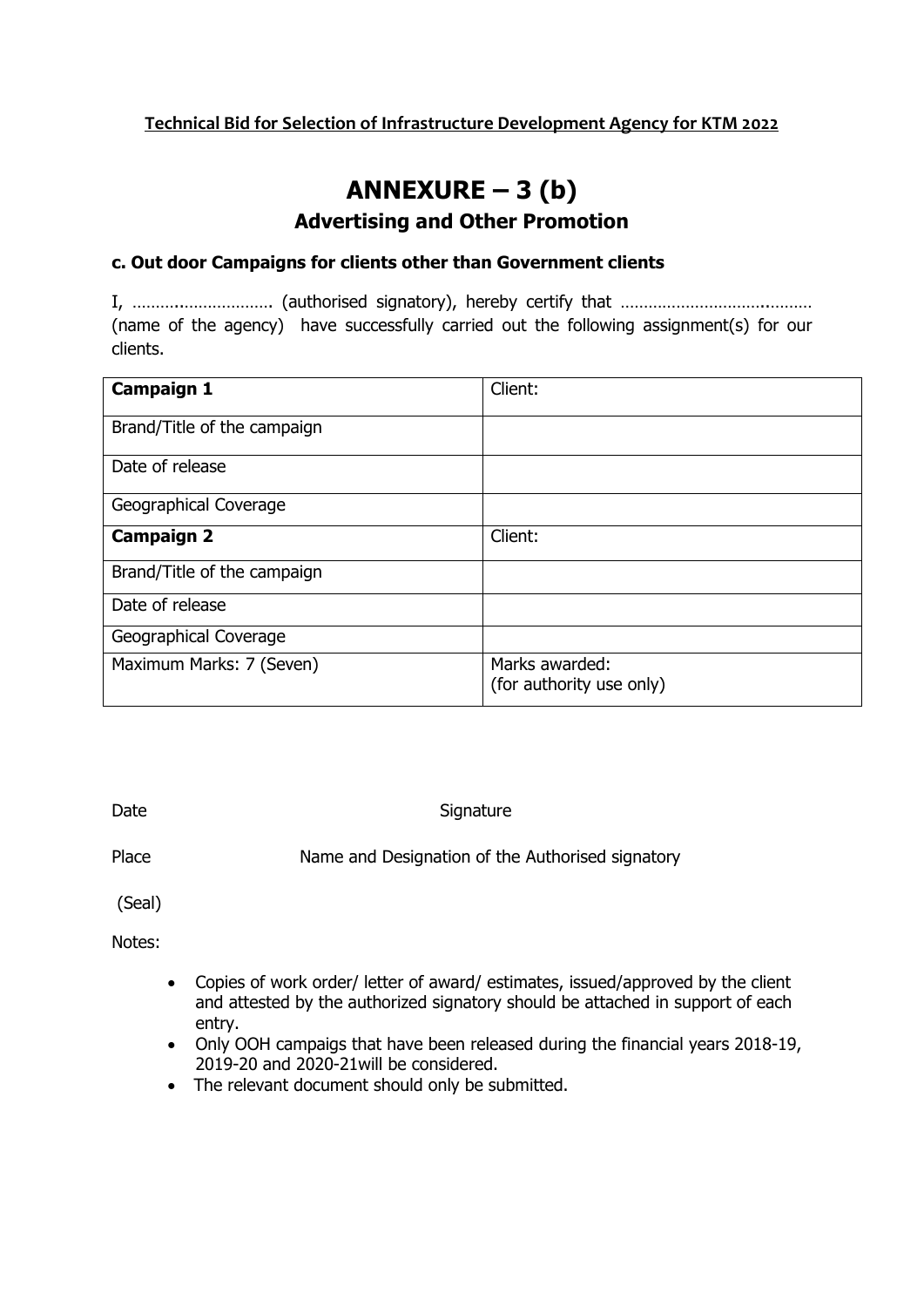## **ANNEXURE – 4**

#### **Event Management**

#### **Any Major Event done for a major client**

I, ………..………………. (authorised signatory), hereby certify that …………………………..……… (name of the agency) have successfully carried out the following assignment(s) for our clients.

| <b>Client</b>            | Event                                      |
|--------------------------|--------------------------------------------|
|                          |                                            |
|                          |                                            |
|                          |                                            |
| Maximum Marks: 6 (Three) | Marks awarded:<br>(for authority use only) |

#### Date Signature

Place Name and Designation of the Authorised signatory

(Seal)

- Copies of work order/ letter of award/ estimates, issued/approved by the client and attested by the authorized signatory should be attached in support of each entry.
- Only events that have been executed during the financial years 2018-19, 2019-20 and 2020-21 will be considered.
- The relevant document should only be submitted.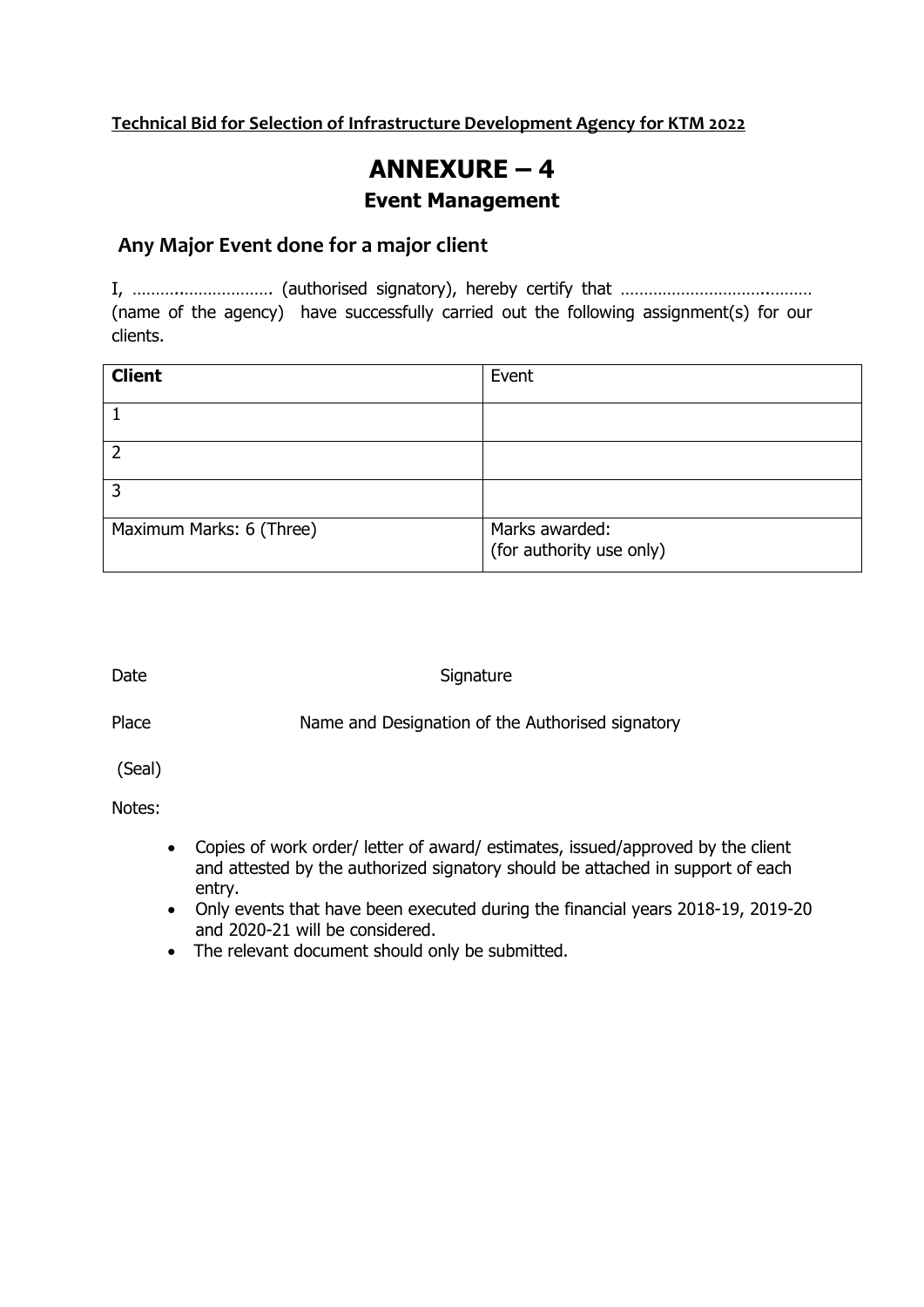# **ANNEXURE – 5(a) Awards won for Agency Work**

#### **a. National/Regional Award**

I, ………………………………. (authorised signatory) certify that ……………… (name of the agency) has received the awards listed in the following table:

| <b>Award 1</b>                   |                          |
|----------------------------------|--------------------------|
| Awarding Organization/ Authority |                          |
| Project/ campaign                |                          |
| Client                           |                          |
| Year of Award                    |                          |
| Maximum Marks: 4 (Four)          | <b>Marks Awarded</b>     |
|                                  | (for authority use only) |

Date Signature

Place Name and Designation of the Authorised signatory

(Seal)

- Attested copies of award Certificates or certificate from the client stating that the agency work had won the award.
- Press or Media Reports conferring the Award for the Agency can also be submitted.
- Awards received in the years from 2018 to 2021 will only be considered
- The relevant document should only be submitted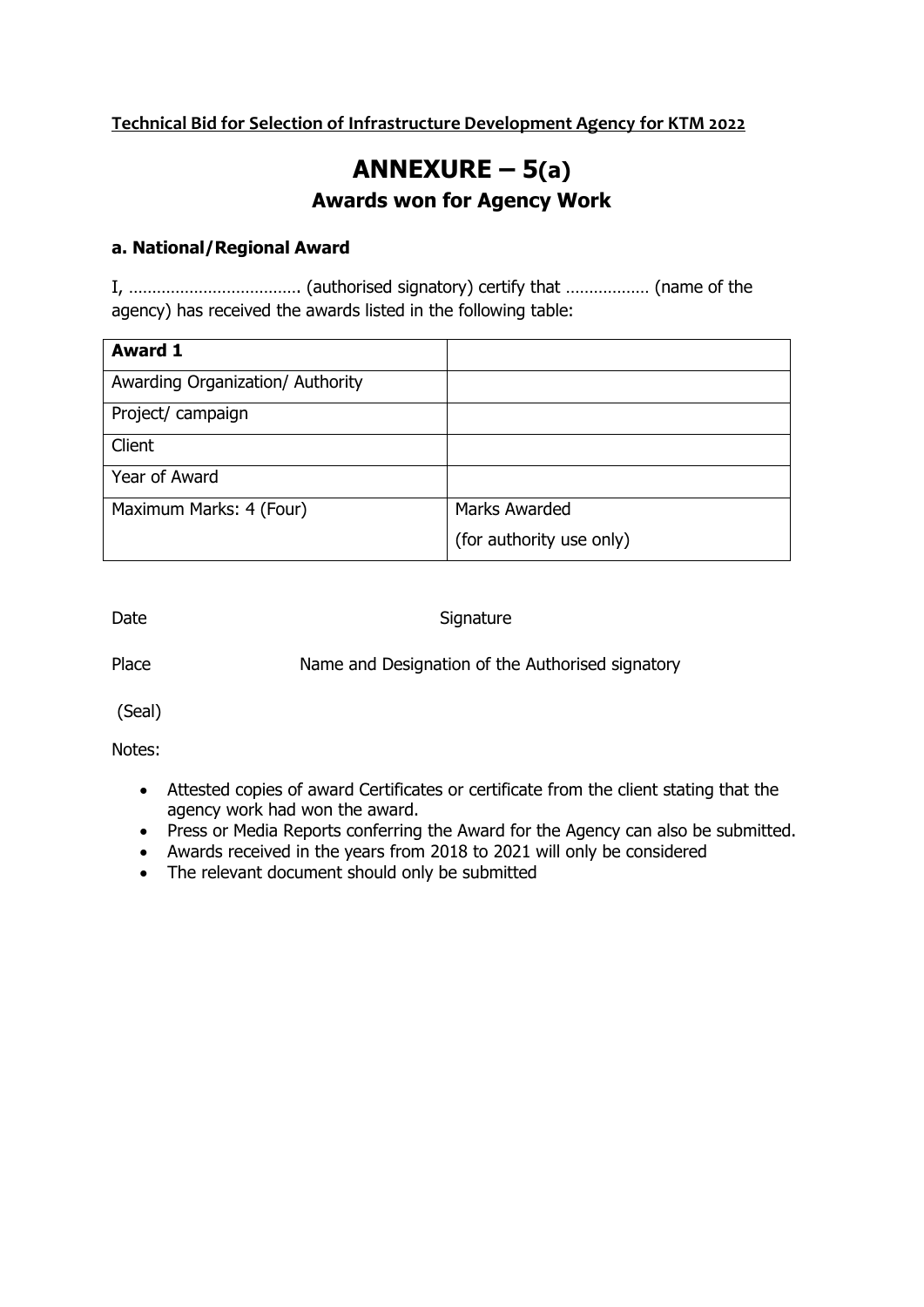## **ANNEXURE – 5 (b) Awards won for Agency Work**

#### **b. State level award**

I, ………………………………. (authorised signatory) certify that ……………… (name of the agency) has received the awards listed in the following table:

| <b>Award 1</b>                   |                          |
|----------------------------------|--------------------------|
| Awarding Organization/ Authority |                          |
| Project/ campaign                |                          |
| Client                           |                          |
| Year of Award                    |                          |
| Maximum Mark: 2 (Two)            | <b>Marks Awarded</b>     |
|                                  | (for authority use only) |

Date Signature

Place Name and Designation of the Authorised signatory

(Seal)

- Attested copies of award Certificates or certificate from the client stating that the agency work had won the award.
- Press or Media Reports conferring the Award for the Agency can also be submitted.
- Awards received in the years 2018-2021 will only be considered.
- The relevant document should only be submitted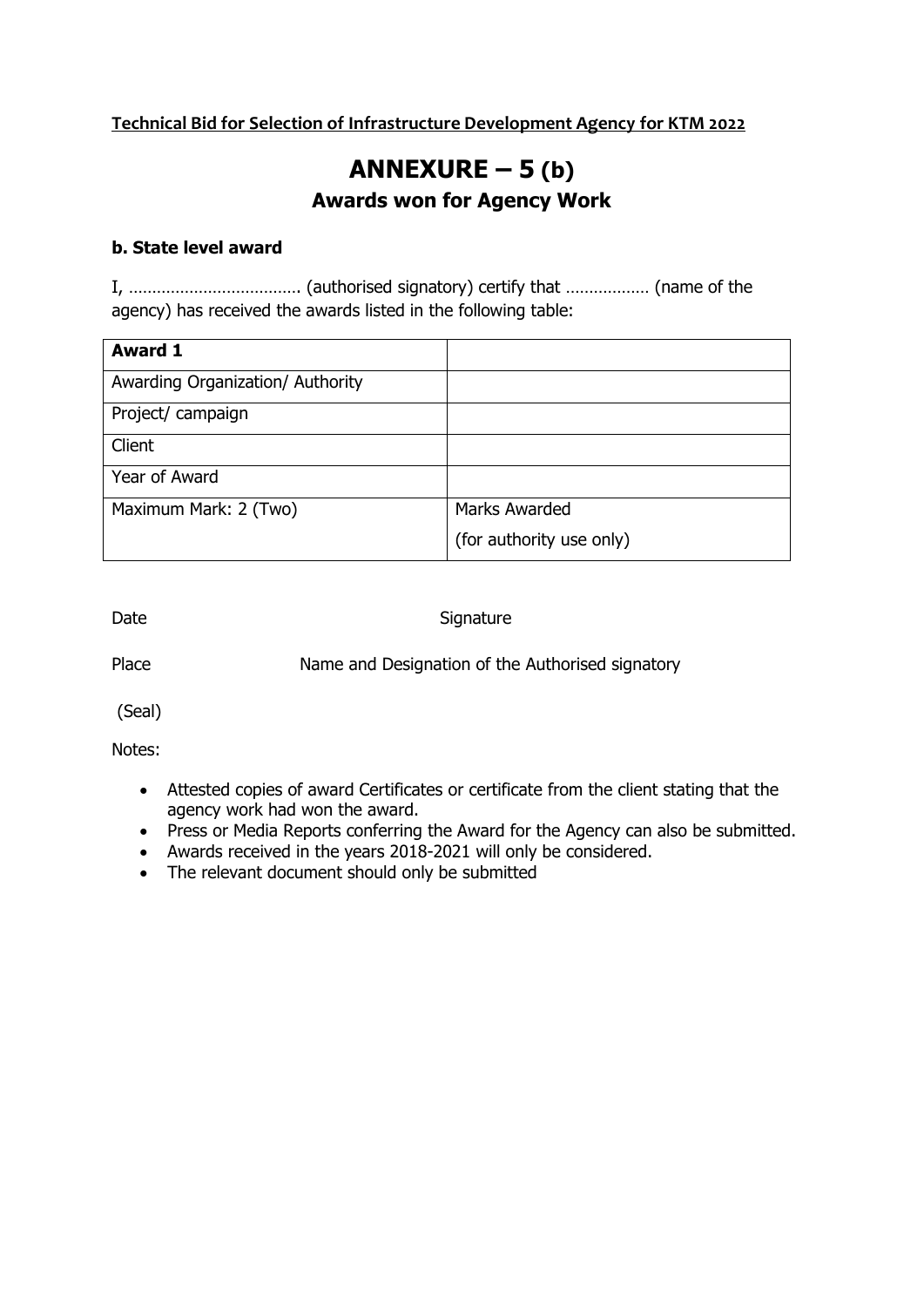# **ANNEXURE – 6 (a)**

### **Manpower**

### **a. Client Servicing Head**

| SI No | Particulars                                                                                                                         | <b>Details</b>                            |
|-------|-------------------------------------------------------------------------------------------------------------------------------------|-------------------------------------------|
|       | Name of Personnel                                                                                                                   |                                           |
|       | Designation                                                                                                                         |                                           |
|       | Educational Qualification-Institute/ University                                                                                     |                                           |
|       | Years of Experience in present organisation                                                                                         |                                           |
|       | <b>Total Work Experience</b>                                                                                                        |                                           |
|       | Employment Record: (Starting with present<br>position, list in reverse order every employment<br>held.)                             |                                           |
|       | List of assignments on which the Personnel has<br>worked (details of the name of assignment and<br>Description of responsibilities) |                                           |
|       | Maximum Marks: 4 (Four)                                                                                                             | Marks awarded<br>(for authority use only) |

Certification:

I, the undersigned, certify that to the best of my knowledge and belief, this CV correctly describes me, my qualifications and my experience.

Date:

Place: (Signature and name of the authorised signatory of the Applicant)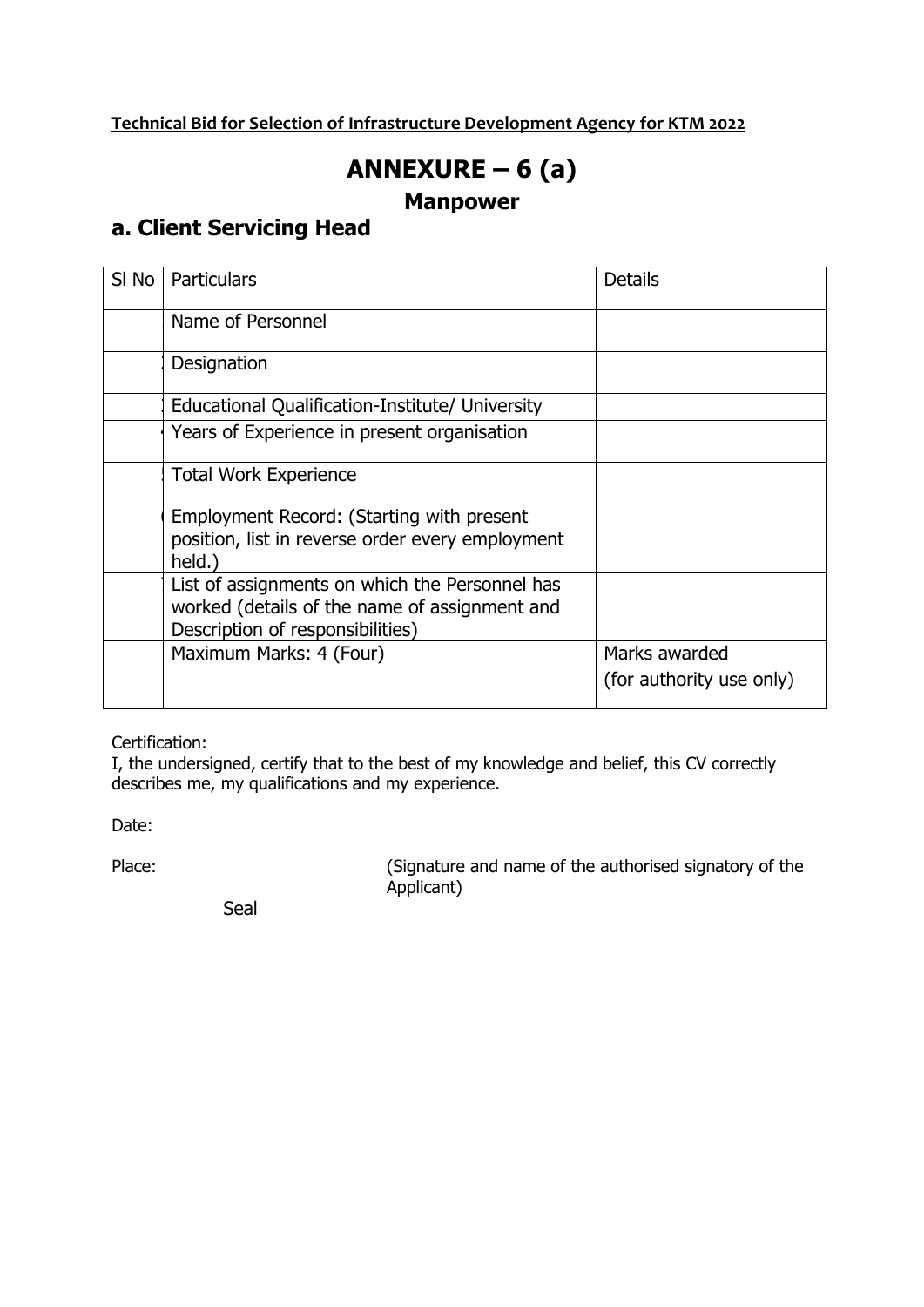# **ANNEXURE – 6 (b)**

### **Manpower**

### **b. Creative/Art Director**

| SI No          | <b>Particulars</b>                                                                                                                  | <b>Details</b>                            |
|----------------|-------------------------------------------------------------------------------------------------------------------------------------|-------------------------------------------|
| $\mathbf{1}$   | Name of Personnel                                                                                                                   |                                           |
| $\overline{2}$ | Designation                                                                                                                         |                                           |
| 3              | Educational Qualification- Institute/ University                                                                                    |                                           |
| $\overline{4}$ | Years of Experience in present organisation                                                                                         |                                           |
| 5              | Total work experience                                                                                                               |                                           |
| 6              | Employment Record: (Starting with present<br>position, list in reverse order every employment<br>held.)                             |                                           |
| 7              | List of assignments on which the Personnel has<br>worked (details of the name of assignment and<br>Description of responsibilities) |                                           |
|                | Maximum Marks: 4 (Four)                                                                                                             | Marks awarded<br>(for authority use only) |

Certification:

I, the undersigned, certify that to the best of my knowledge and belief, this CV correctly describes me, my qualifications and my experience.

Date:

Place: (Signature and name of the authorised signatory of the Applicant)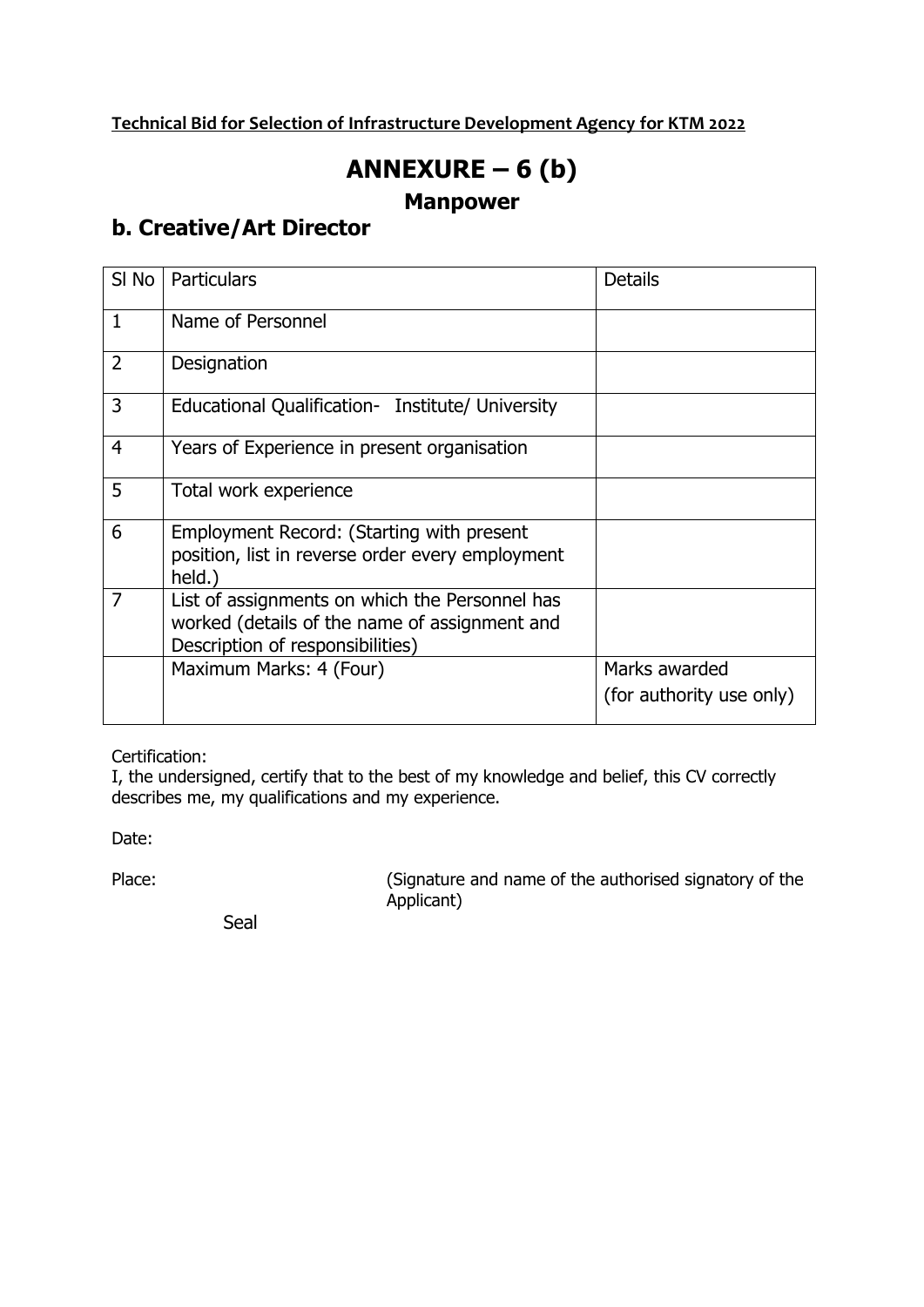# **ANNEXURE – 6 (c)**

### **Manpower**

### **c. Event Manager**

| SI No          | Particulars                                                                                                                         | <b>Details</b>                         |
|----------------|-------------------------------------------------------------------------------------------------------------------------------------|----------------------------------------|
| $\mathbf{1}$   | Name of Personnel                                                                                                                   |                                        |
| $\overline{2}$ | Designation                                                                                                                         |                                        |
| 3              | Educational Qualification-Institute/ University                                                                                     |                                        |
| $\overline{4}$ | Years of Experience in present organisation                                                                                         |                                        |
| 5              | Total work experience                                                                                                               |                                        |
| 6              | Employment Record: (Starting with present<br>position, list in reverse order every employment<br>held.)                             |                                        |
| 7              | List of assignments on which the Personnel has<br>worked (details of the name of assignment and<br>Description of responsibilities) |                                        |
|                | Maximum Marks: 4 (Four)                                                                                                             | Marks awarded<br>(for office use only) |

Certification:

I, the undersigned, certify that to the best of my knowledge and belief, this CV correctly describes me, my qualifications and my experience.

Date:

Place: (Signature and name of the authorised signatory of the Applicant)